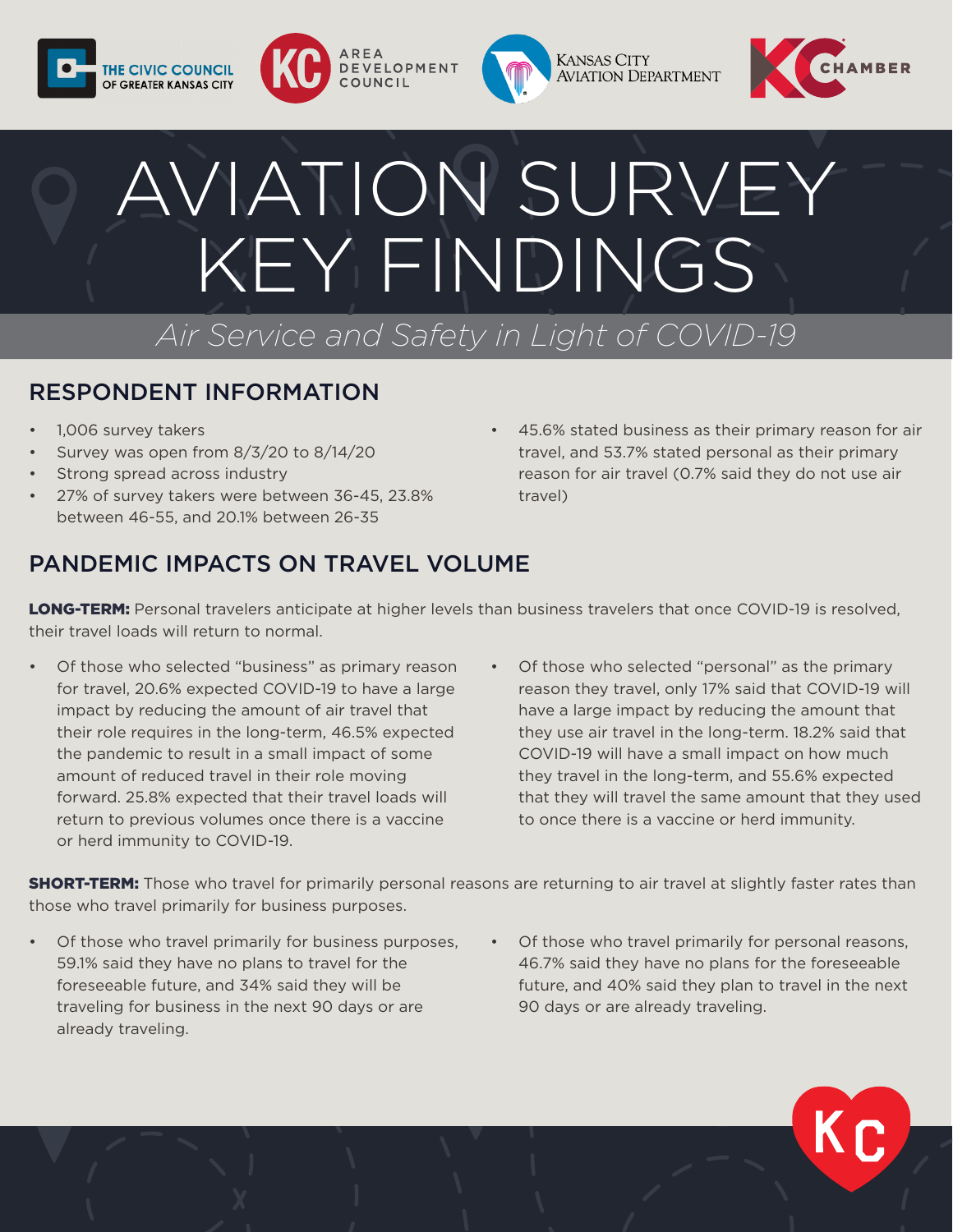# AIR SERVICE

Both business and personal travelers want to see flights reinstated to San Francisco (SFO) and Boston (BOS) as their respective first and second priorities. Business travelers want to see flights reinstated to New Orleans (MSY) as their third priority, and personal travelers want to see Cancun (CUN) reinstated as their third priority. Both groups want to see increased nonstop service to New York- La Guardia (LGA) and Chicago-Midway (MDW). Business travelers' top priority in terms of increased nonstop service is to Washington-National (DCA), and personal travelers' top priority is Denver, CO (DEN).

| <b>BUSINESS TRAVELERS PRIORITIZED</b><br><b>INCREASED NONSTOP SERVICE TO:</b>      |                                                                      | <b>PERSONAL TRAVELERS PRIORITIZED IN-</b><br><b>CREASED NONSTOP SERVICE TO:</b> |
|------------------------------------------------------------------------------------|----------------------------------------------------------------------|---------------------------------------------------------------------------------|
| Washington-National, DC (DCA)                                                      | 34.8%                                                                | 42.2%<br>Denver, CO (DEN)                                                       |
| Chicago-Midway, IL (MDW)                                                           | 31.3%                                                                | New York, La Guardia, NY (LGA)<br>33%                                           |
| New York, La Guardia, NY (LGA)                                                     | 30.3%                                                                | 28.1%<br>Chicago-Midway, IL (MDW)                                               |
| Atlanta, GA (ATL)                                                                  | 25.3%                                                                | Seattle, WA (SEA)<br>25.3%                                                      |
| Dallas-Love, TX (DAL)                                                              | 24.1%                                                                | Los Angeles, CA (LAX)<br>24.4%                                                  |
|                                                                                    |                                                                      |                                                                                 |
| <b>BUSINESS TRAVELERS PRIORITIZED THAT AIR</b><br><b>SERVICE BE REINSTATED TO:</b> | PERSONAL TRAVELERS PRIORITIZED THAT<br>AIR SERVICE BE REINSTATED TO: |                                                                                 |

| San Francisco, CA (SFO) | 41.7% |
|-------------------------|-------|
| Boston, MA (BOS)        | 37.7% |
| New Orleans, LA (MSY)   | 30.5% |

# **AIR SERVICE BE REINSTATED TO:**

| San Francisco, CA (SFO)                                        | 46.5%  |  |
|----------------------------------------------------------------|--------|--|
| Boston, MA (BOS)                                               | 37.76% |  |
| Cancun, MX (CUN)                                               | 33.4%  |  |
| (Note: New Orleans, LA (MSY) was a close fourth<br>with 32.3%) |        |  |

## SENSE OF SAFETY WHILE TRAVELING THROUGH KCI

**SHORT-TERM:** Both business and personal travelers want to see required use of PPE for all airport users, social distancing in check-in and security lines, and increased amount of touch free technology at the current terminal in order to address their primary concerns around flying through KCI. Similarly, both business and personal travelers had the same top concerns around using the current terminal: (1) gate waiting areas, (2) boarding and deplaning the aircraft, and (3) security.

#### **When asked what they expect to see in the current terminal in order to feel safe while traveling through KCI, business travelers prioritized:**

- Required use of PPE for all airport users 58.1%
- Social distancing in check-in lines and security lines – 54.5%
- Increased amount of touch free technology to reduce contact with doors, concessions, etc. – 50.4%

**When asked what they expect to see in the current terminal in order to feel safe while traveling through KCI, personal travelers responded with the same priorities as business travelers. They prioritized:** 

- Required use of PPE for all airport users 57.1%
- Social distancing in check-in lines and security lines – 52.5%
- Increased amount of touch free technology to reduce contact with doors, concessions, etc. – 43.7%